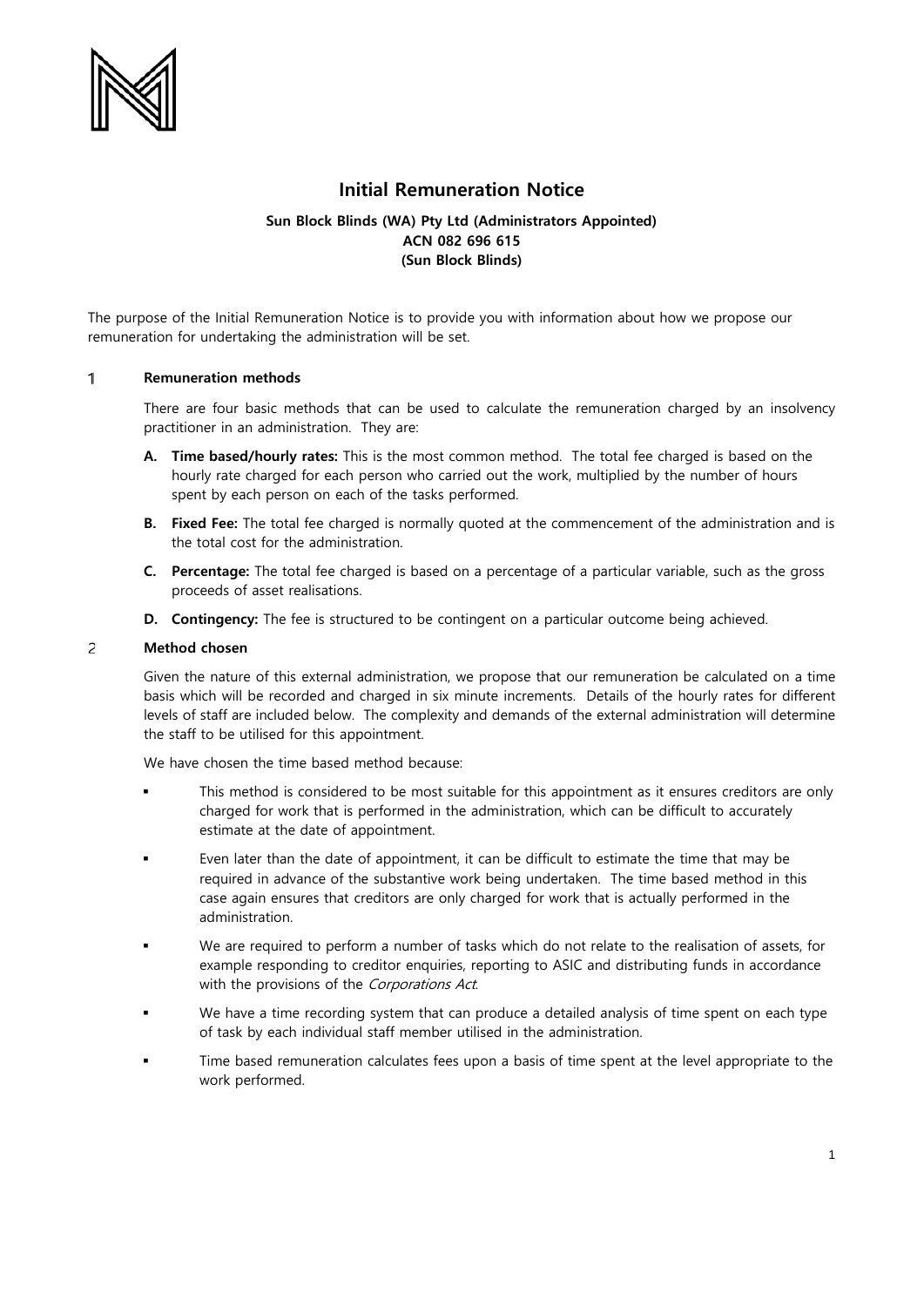

## $\overline{3}$ **Explanation of Hourly Rates**

The rates for our remuneration calculation are set out in the following table, together with a general guide showing the qualifications and experience of staff engaged in the administration and the role they take in the administration. The hourly rates charged encompass the total cost of providing professional services and should not be compared to an hourly wage.

| <b>Title</b>      | <b>Description</b>                                                                                                                                                                                                                                                                | Hourly rate<br>(excl GST) |
|-------------------|-----------------------------------------------------------------------------------------------------------------------------------------------------------------------------------------------------------------------------------------------------------------------------------|---------------------------|
| Appointee/Partner | Registered liquidator, Chartered Accountant or equivalent and<br>generally degree qualified with more than twelve years of<br>experience. Leads assignments with full accountability for<br>strategy and execution.                                                               | \$695                     |
| Director 1        | Generally Chartered Accountant or comparable qualification<br>and degree qualified with more than ten years of experience,<br>including four years of Director or equivalent experience.<br>Autonomously leads complex insolvency appointments<br>reporting to Appointee/Partner. | \$650                     |
| Director          | Generally Chartered Accountant or comparable relevant<br>qualification and degree qualified with more than nine years<br>of experience. Autonomously leads insolvency appointments<br>reporting to Appointee/Partner.                                                             | \$620                     |
| Senior Manager    | Generally Chartered Accountant or comparable relevant<br>qualification and degree qualified with more than seven years<br>of experience. Self-sufficiently conducts small to medium<br>insolvency appointments and leads major workstreams in<br>larger matters.                  | \$570                     |
| Manager           | Generally Chartered Accountant or comparable relevant<br>qualification and degree qualified with more than five years of<br>experience. Self-sufficiently conducts small insolvency<br>appointments and takes a supervisory role on workstreams in<br>larger matters.             | \$530                     |
| Assistant Manager | Generally Chartered Accountant or comparable relevant<br>qualification and degree qualified with more than three years<br>of experience. Autonomously manages workstream activity<br>within appointments.                                                                         | \$490                     |
| Senior Accountant | Generally degree qualified and undertaking Chartered<br>Accountant's qualification or comparable relevant qualification<br>with more than 16 months of experience. Completes tasks<br>within workstreams and appointments under supervision.                                      | \$440                     |
| Accountant        | Generally degree qualified and undertaking or about to<br>undertake Chartered Accountant's qualification or comparable<br>relevant qualification with less than one year of experience.<br>Assists with tasks within workstreams and appointments under<br>supervision.           | \$360                     |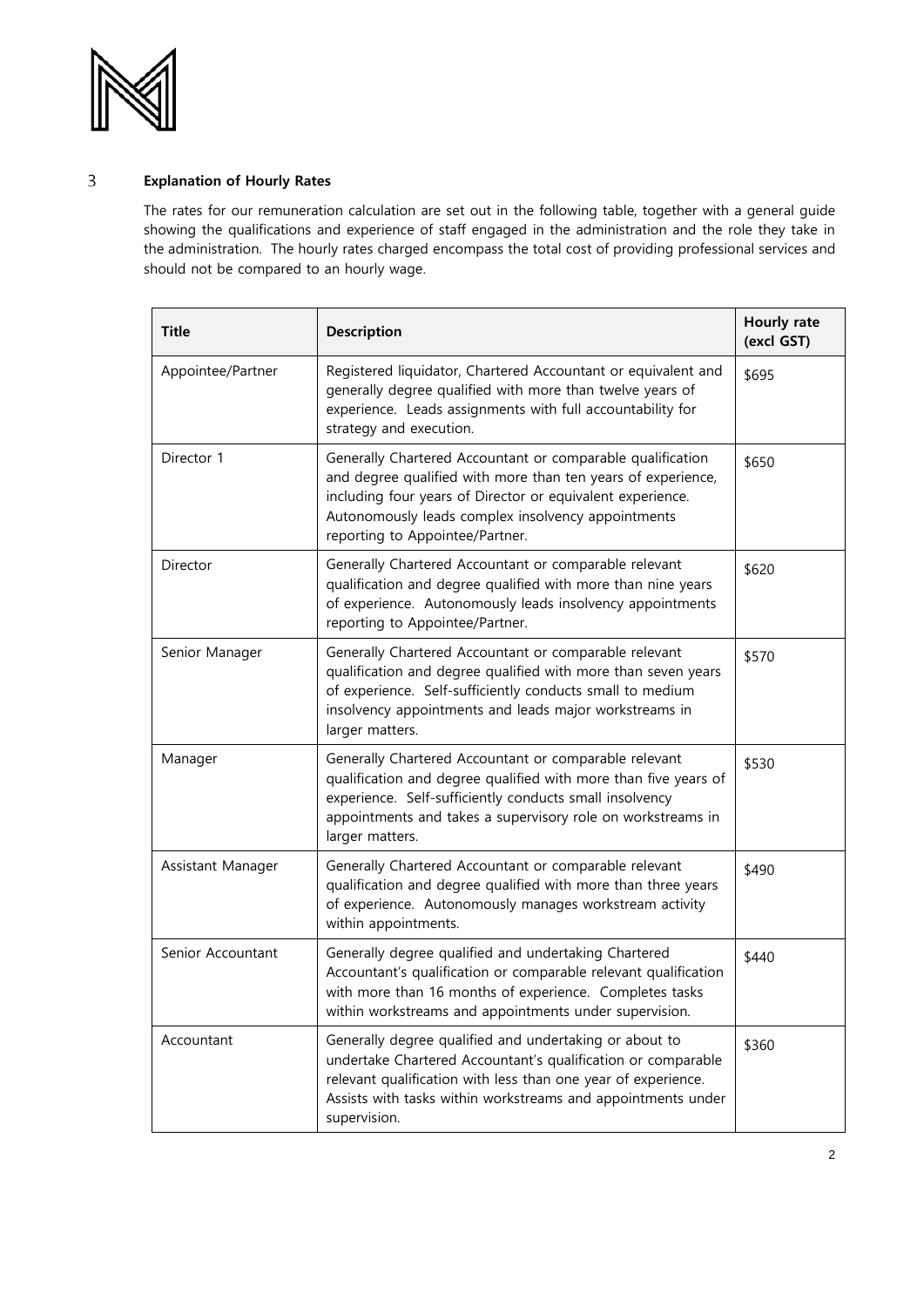

| <b>Title</b>                                    | <b>Description</b>                                                                                                                                                                                                                                                                                      | Hourly rate<br>(excl GST) |
|-------------------------------------------------|---------------------------------------------------------------------------------------------------------------------------------------------------------------------------------------------------------------------------------------------------------------------------------------------------------|---------------------------|
| Undergraduate/Cadet                             | Undertaking relevant degree. Assists with tasks within<br>workstreams and appointments under supervision.                                                                                                                                                                                               | \$220                     |
| <b>Practice Services</b><br>Director            | National Practice Service leaders, generally degree qualified<br>with more than ten years of experience and reporting directly<br>to partners. Technical experts in their specific areas and have<br>team management responsibilities.                                                                  | \$720                     |
| Senior Treasury staff                           | Appropriately experienced and undertakes senior Treasury<br>activities such as oversight of the processing of payment of<br>receipts and banking administration. May be responsible for<br>day to day management of projects or operations and may<br>have supervisory responsibility for junior staff. | \$480                     |
| Senior Client<br>Administration and<br>Treasury | Appropriately experienced and undertakes senior level<br>administrative support activities or Treasury activities. May be<br>responsible for day to day management of projects or<br>operations and may have supervisory responsibility for junior<br>staff.                                            | \$380                     |
| Administration                                  | Appropriately experienced and undertakes support activities<br>such as meeting coordination and preparation of materials<br>where it is efficient and appropriate to do so.                                                                                                                             | \$210                     |

McGrathNicol reviews its hourly rates on either 31 December or 30 June. Creditors will be advised of any change to the hourly rates for this external administration.

### **Estimated remuneration**  $\overline{4}$

We estimate that this administration will cost approximately \$50,000 - \$60,000 to complete, subject to the following variables may have a significant effect on this estimate and that we are unable to determine at this early stage:

- uncertainty around the recovery of sale Sun Block Blinds' assets and the timing and manner of sale of relevant assets (where applicable);
- uncertainty around the duration of the Administrators' appointment and any potential extension to the convening period;
- the time that may be required to obtain books, records, funds and assets (if any) from the parties that hold them.
- the number and value of claims that may be received in the administration and work that may be required to adjudicate on those claims for voting and/or dividend purposes;
- work that may be required to distribute funds to creditors;
- investigations that may be required to ascertain the existence and location of any other assets, including potential legal actions that may be available to the external administrator;
- where viable legal claims are identified, the timeframe to resolution becomes very significantly impacted by the conduct of the defendant and their willingness to resolve the claim by a negotiated settlement, as well as Court timeframes, both of which are difficult to predict; and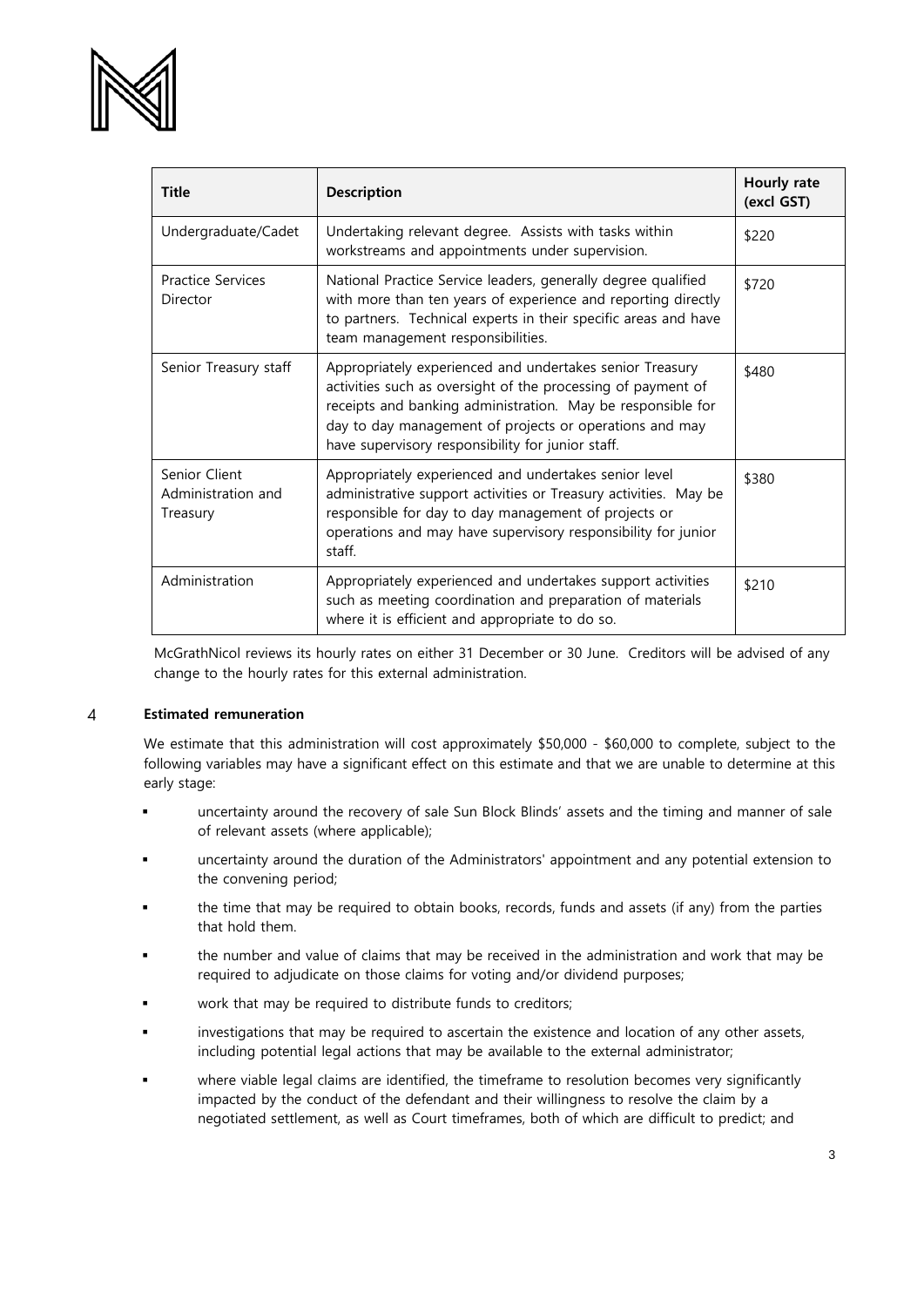

any identified matters that are required to be reported to statutory authorities such as ASIC.

### 5 **Disbursements**

Disbursements are divided into two types:

- **External disbursements** these are recovered at cost. Examples are travel, accommodation, postage, advertising, couriers and search fees.
- **Internal disbursements** these disbursements are charged at a rate which recoups both fixed and variable costs and may include an element of profit or advantage to the External Administrator or a related party of the External Administrator. Examples are printing and data storage. The recovery of these costs must be on a reasonable commercial basis. Details of the basis of recovery of each of these costs is discussed below.

We are not required to seek creditor approval for disbursements paid to third parties where I am recovering at cost what was incurred on behalf of the administration, but must account to creditors. We must be satisfied that these disbursements are appropriate, justified and reasonable.

We are required to obtain creditor's consent for the payment of a disbursement where we, or a related entity of ours, may directly or indirectly obtain a profit. In these circumstances, creditors will be asked to approve our disbursements prior to these disbursements being paid from the administration.

Details of the basis of recovering disbursements in this external administration are provided below.

For clarity, it is noted that any time costs of any employee of McGrathNicol or any associated entity will be reported as part of our remuneration, for which approval may be sought.

| Disbursement type                                                        | Rate<br>(GST exclusive)                                                        |  |  |  |
|--------------------------------------------------------------------------|--------------------------------------------------------------------------------|--|--|--|
| <b>External disbursements</b>                                            |                                                                                |  |  |  |
| Postage                                                                  | At cost                                                                        |  |  |  |
| Stationery and other incidental disbursements                            | At cost                                                                        |  |  |  |
| Conference call phone charges                                            | At cost                                                                        |  |  |  |
| Searches                                                                 | At cost                                                                        |  |  |  |
| Advertising                                                              | At cost                                                                        |  |  |  |
| Courier                                                                  | At cost                                                                        |  |  |  |
| Staff per diem travel allowance*                                         | \$89.00 per day**                                                              |  |  |  |
| Staff vehicle use                                                        | \$0.72 per km <sup>**</sup>                                                    |  |  |  |
| ASIC user pays levy                                                      | At cost                                                                        |  |  |  |
| Internal disbursements (that may have an element of profit or advantage) |                                                                                |  |  |  |
| Data processing $-$ data loading & processing fee                        | \$20-\$60 per gigabyte (GB)***, minimum<br>\$3,000 for matters less than 50GB. |  |  |  |

## Basis of disbursement claim